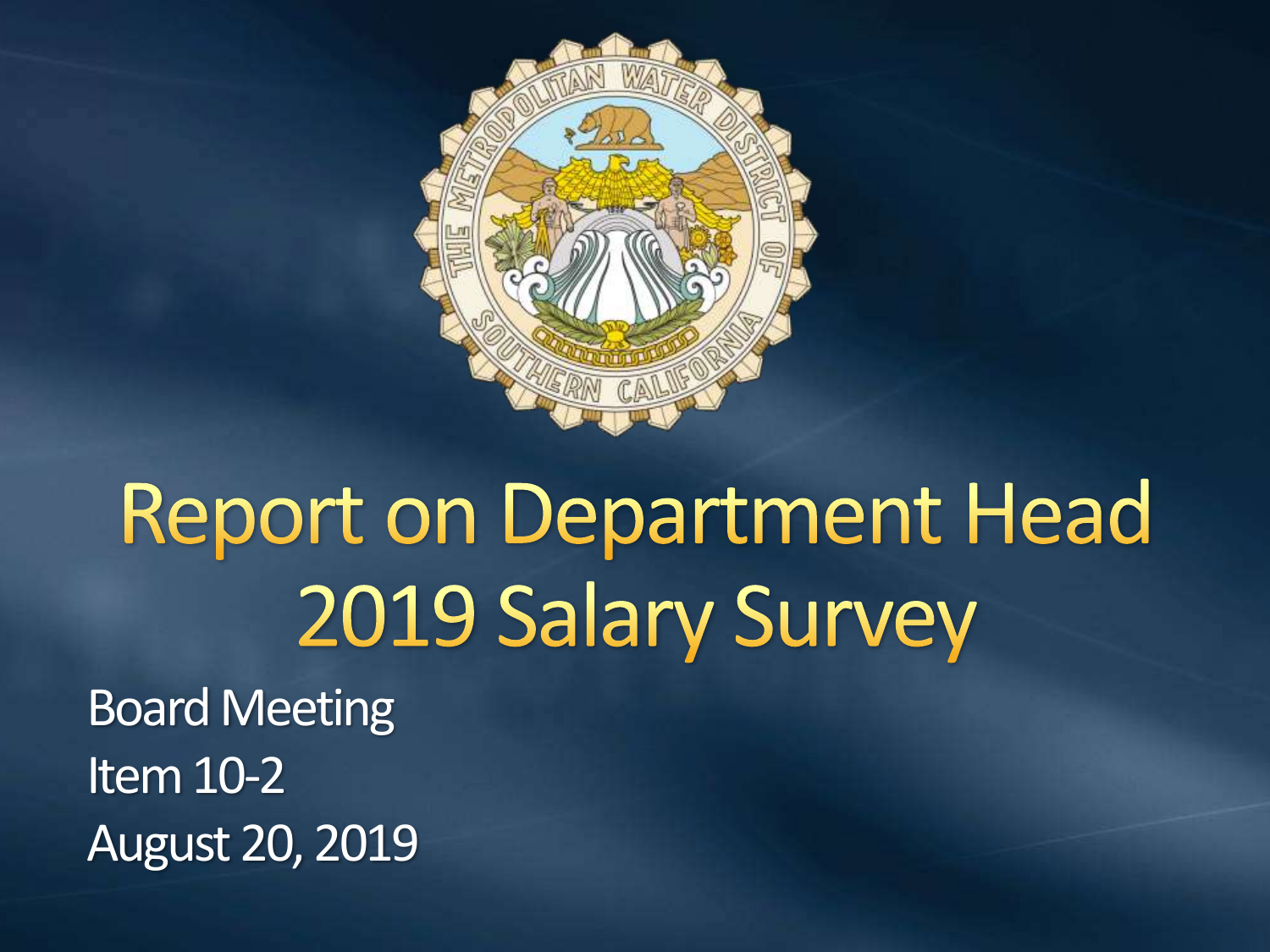#### **Overview**

- **Review of process**
- Market survey information ۰
- Compensation options ٥
- Board discussion and potential action $\bullet$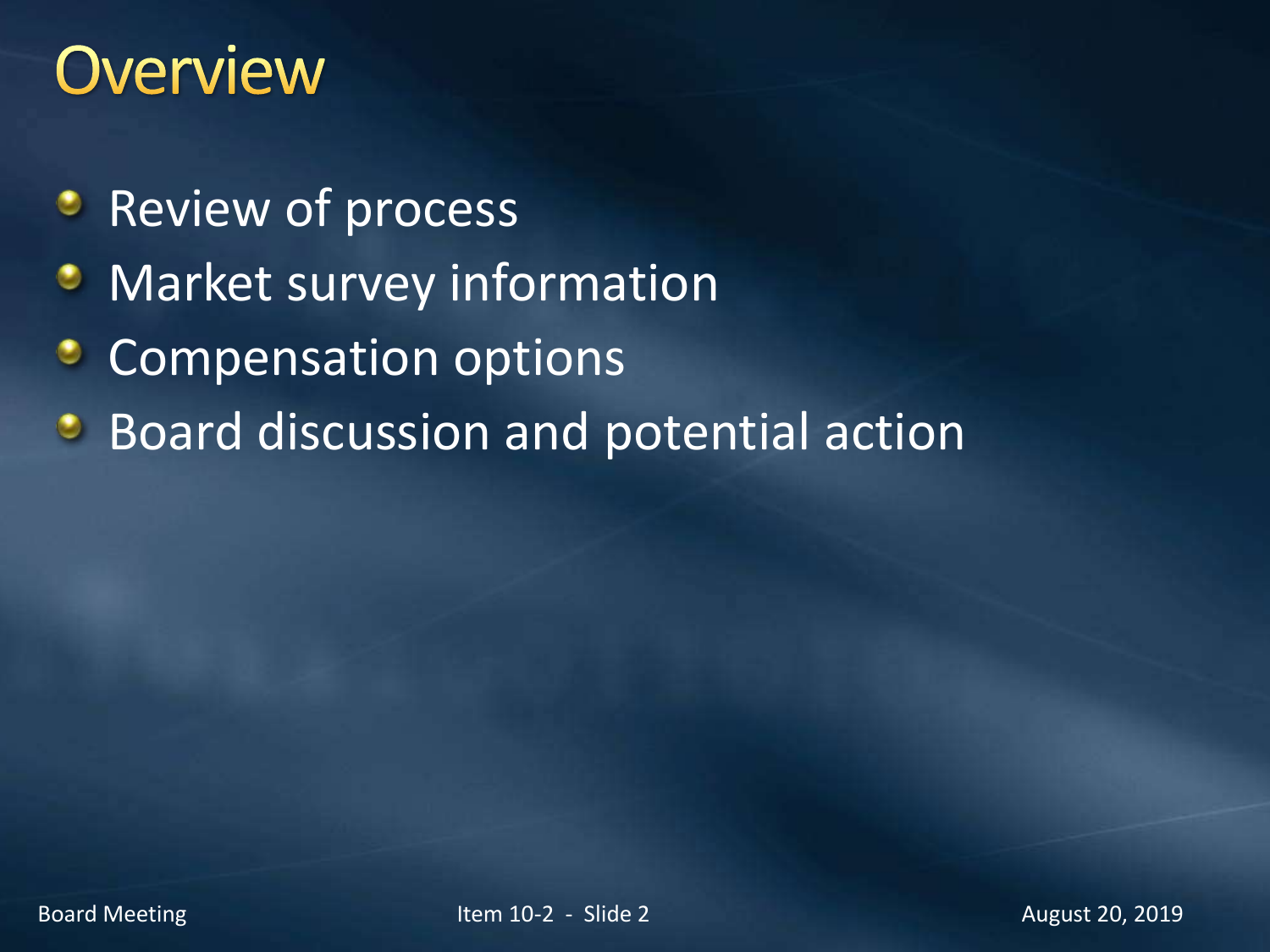#### **Review of Process**

Determine job matches on the basis of: ٠

- Comparable work responsibilities and scope ۰
- Direct reporting relationship  $\bullet$
- Education and experience requirements  $\bullet$
- Organization structure  $\bullet$

**B** Requires 3 or more matches to be analyzed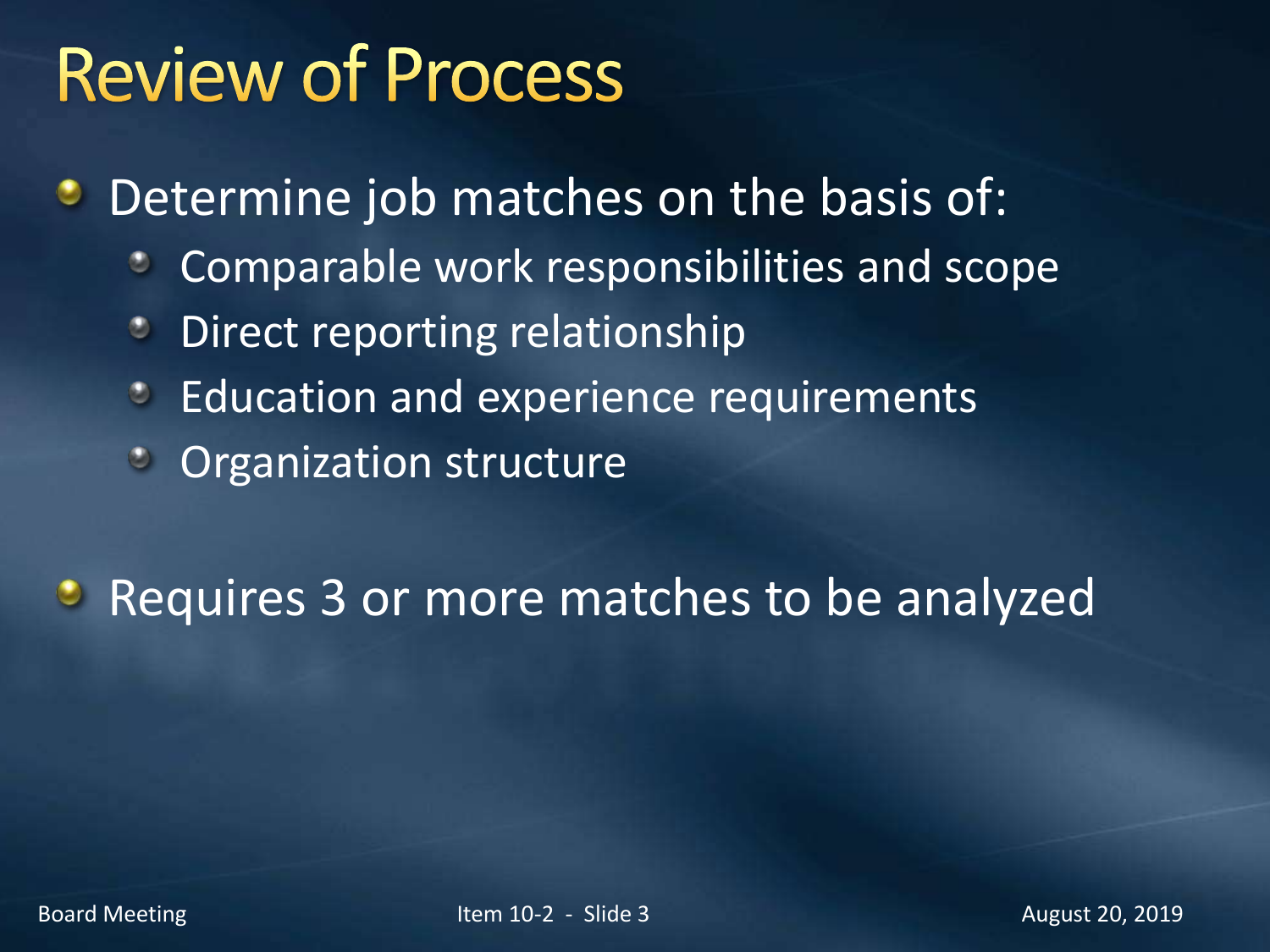#### **Market Survey Information**

#### **Annual Direct Report salary survey**

- General Manager Ø
- General Counsel  $\bullet$
- General Auditor
- **Compares base salaries against market base** salaries
	- Bargaining unit salary analysis compares maximum  $\bullet$ of ranges
- **75<sup>th</sup> percentile, plus or minus 10%**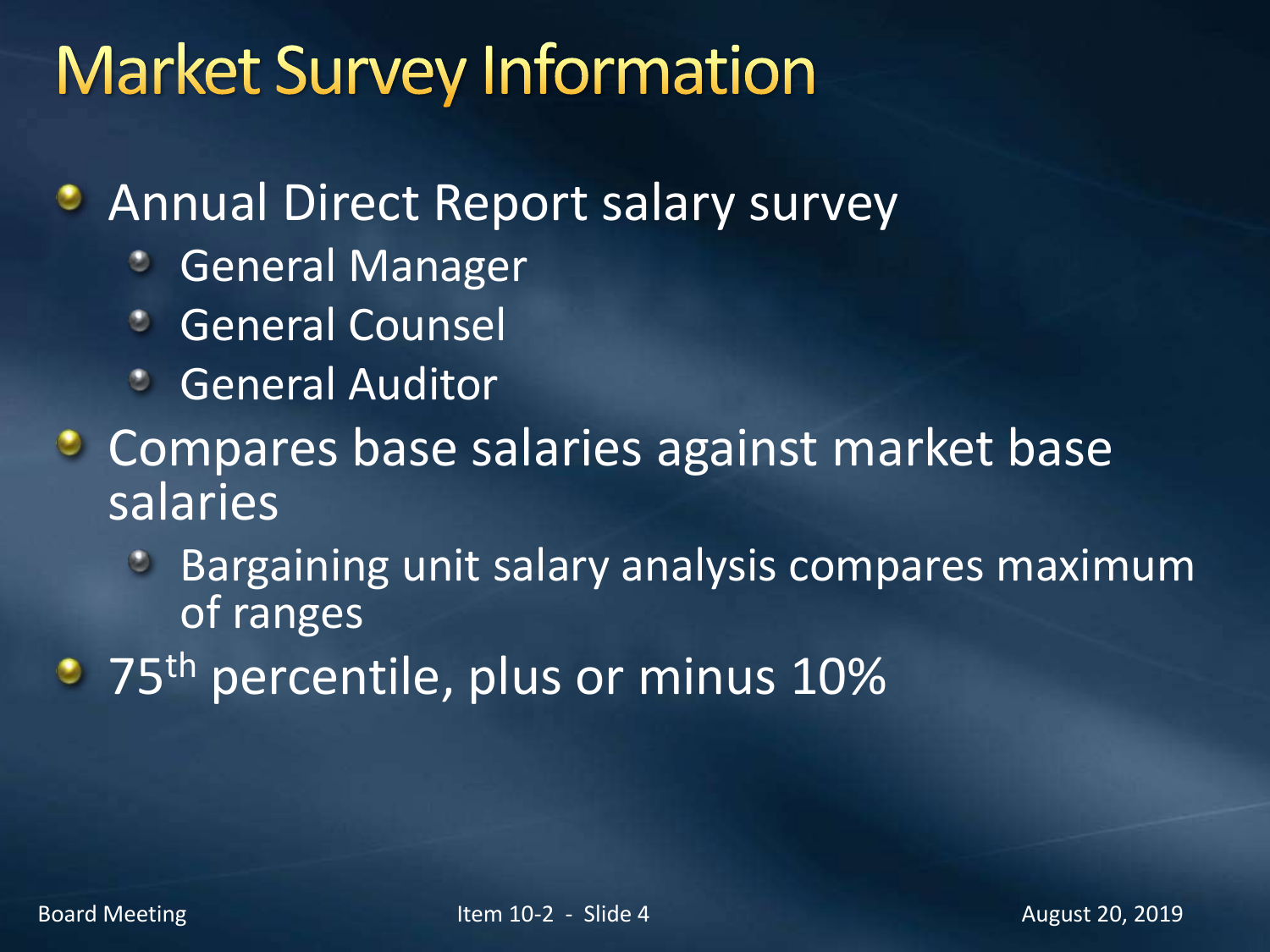## **Used 9 Comparator Agencies**

Agencies listed in Administrative Code, Section 6208(h)(2) and in use since 2004.

- County of Los Angeles ಿ
- East Bay Municipal Utility District  $\bullet$
- Los Angeles Department of Water and Power  $\bullet$
- Los Angeles Metropolitan Transportation Authority  $\bullet$
- $\bullet$ Orange County Water District
- San Diego County Water Authority  $\bullet$
- San Francisco Public Utilities Commission ٠
- Sanitation Districts of Los Angeles County ٠
- State Department of Water Resources٠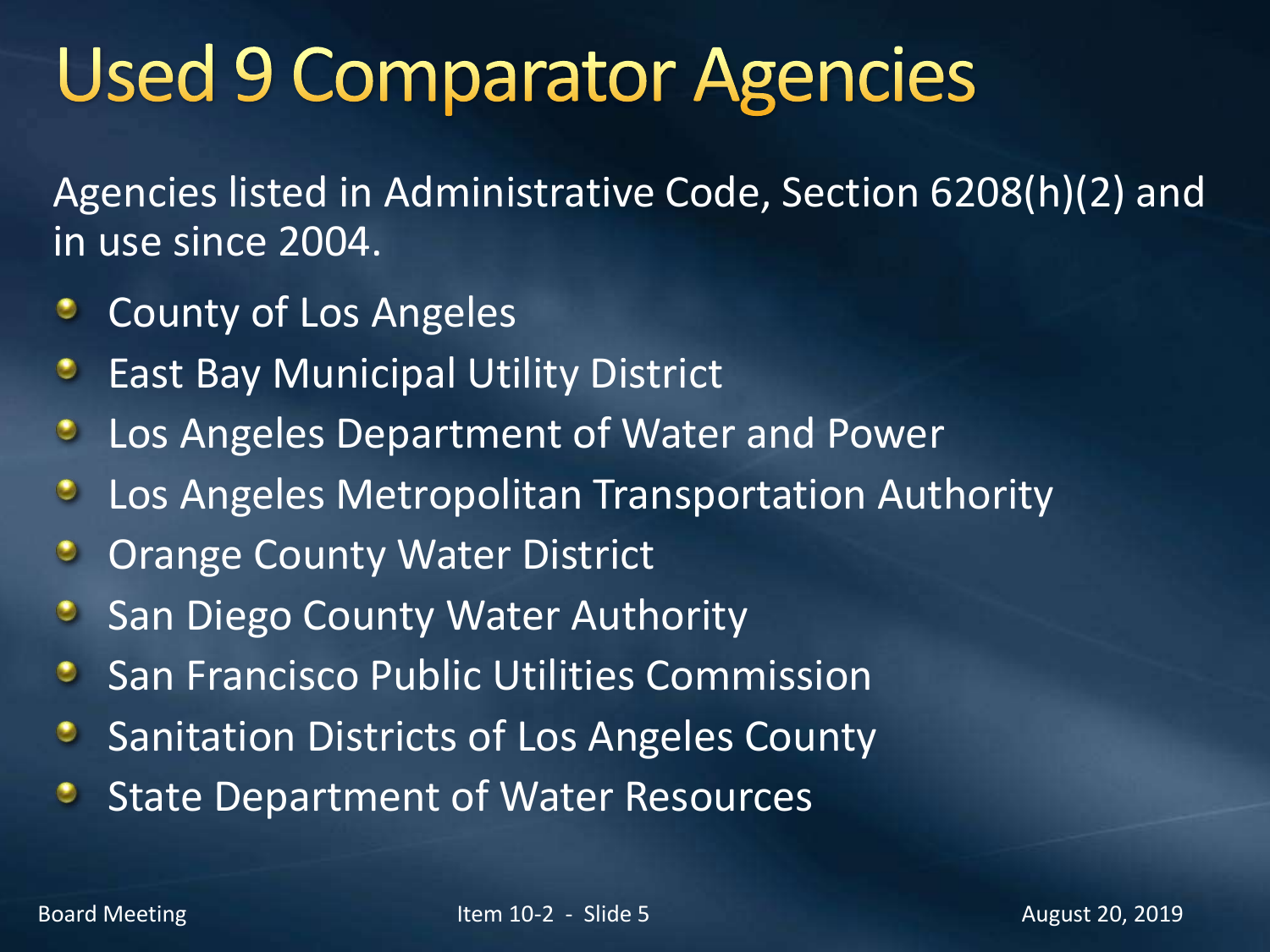#### **General Manager Comparison**

|              | <b>Rank Agency</b>                                                  | <b>Classification Title</b>                  | <b>Tenure</b> | <b>Agency Actual Percentage</b><br><b>Annual Salary Differential</b> |           |
|--------------|---------------------------------------------------------------------|----------------------------------------------|---------------|----------------------------------------------------------------------|-----------|
| 1            | County of Los Angeles                                               | <b>Chief Executive Officer</b>               | 4yrs 8 mos    | \$450,000                                                            | $-11.88%$ |
| $\mathbf{2}$ | <b>Metropolitan Water District of Southern</b><br><b>California</b> | <b>General Manager</b>                       | 13yrs 5 mos   | \$402,210                                                            |           |
| $\mathbf{3}$ | Los Angeles Department of Water and Power                           | <b>General Manager and Chief</b><br>Engineer | $< 1$ mo      | \$400,019                                                            | 0.54%     |
| 4            | Los Angeles Metropolitan Transportation<br>Authority                | <b>Chief Executive Officer</b>               | 4yrs 3 mos    | \$390,541                                                            | 2.90%     |
| 5            | San Francisco Public Utilities Commission                           | <b>General Manager of PUC</b>                | 14yrs 10 mos  | \$359,684                                                            | 10.57%    |
| 6            | Sanitation Districts of Los Angeles County                          | <b>Chief Engineer - General</b><br>Manager   | 7yrs 3 mos    | \$351,960                                                            | 12.49%    |
| 7            | <b>East Bay Municipal Utility District</b>                          | <b>General Manager</b>                       | 8yrs 6 mos    | \$347,112                                                            | 13.70%    |
| 8            | San Diego County Water Authority                                    | General Manager - Interim                    | 5 mos         | \$302,500                                                            | 24.79%    |
| 9            | <b>Orange County Water District</b>                                 | <b>General Manager</b>                       | 12yrs         | \$283,244                                                            | 29.58%    |
| 10           | <b>State Department of Water Resources</b>                          | Director                                     | 1yr 8 mos     | \$202,384                                                            | 49.68%    |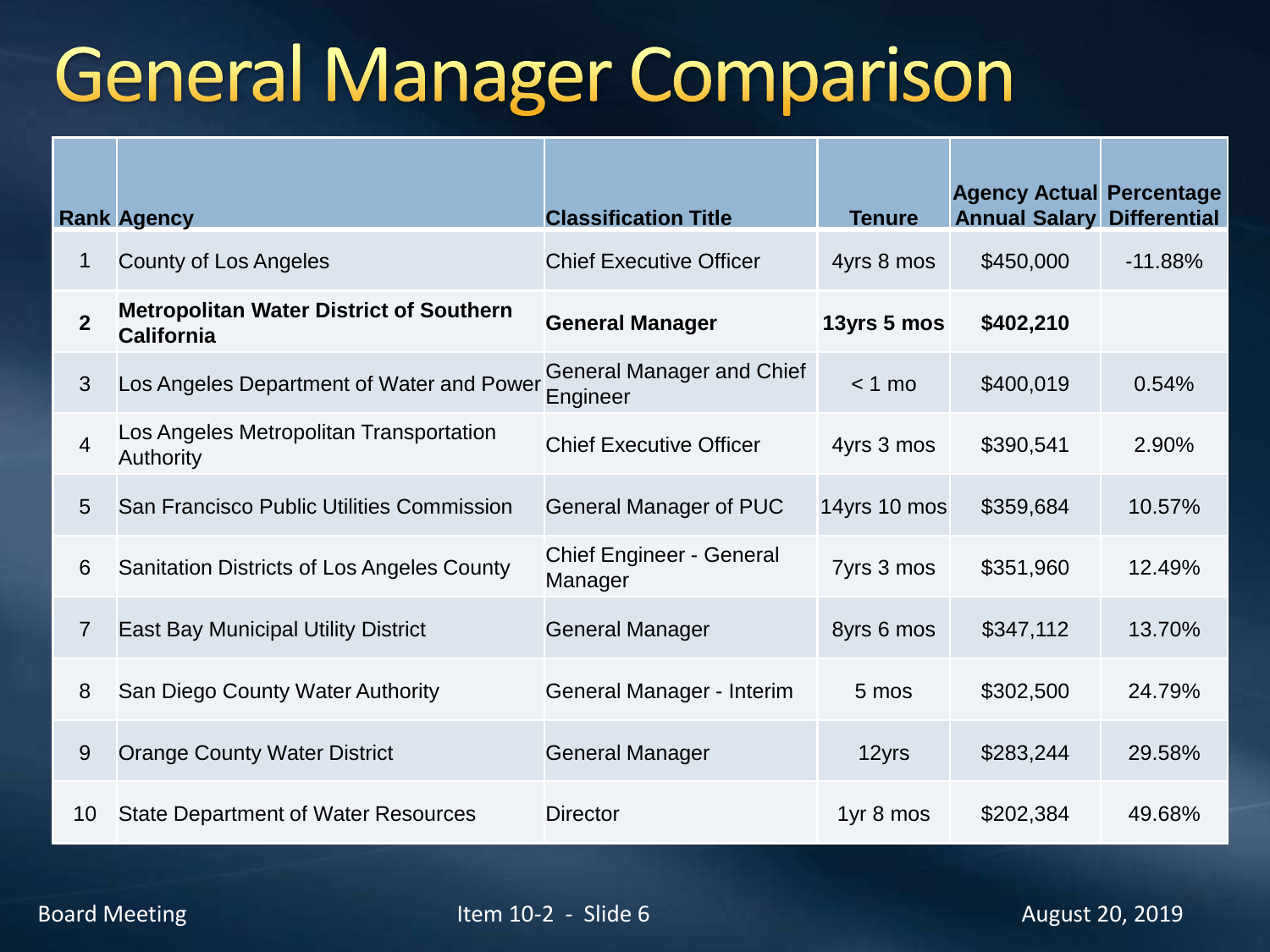## **General Manager Comparison**

|                            | <b>Comparator Agency</b><br><b>Actual Salary</b> | <b>MWD Actual Salary</b> | <b>Differential as Dollar</b><br>Amount | Percentage Differential |
|----------------------------|--------------------------------------------------|--------------------------|-----------------------------------------|-------------------------|
| 25th Percentile            | \$302,500                                        | \$402,210                | \$99,710                                | 24.79%                  |
| 50th Percentile/<br>Median | \$351,960                                        | \$402,210                | \$50,250                                | 12.49%                  |
| <b>75th Percentile</b>     | \$390,541                                        | \$402,210                | \$11,669                                | 2.90%                   |
| 99th Percentile            | \$450,000                                        | \$402,210                | \$47,790                                | $-11.88%$               |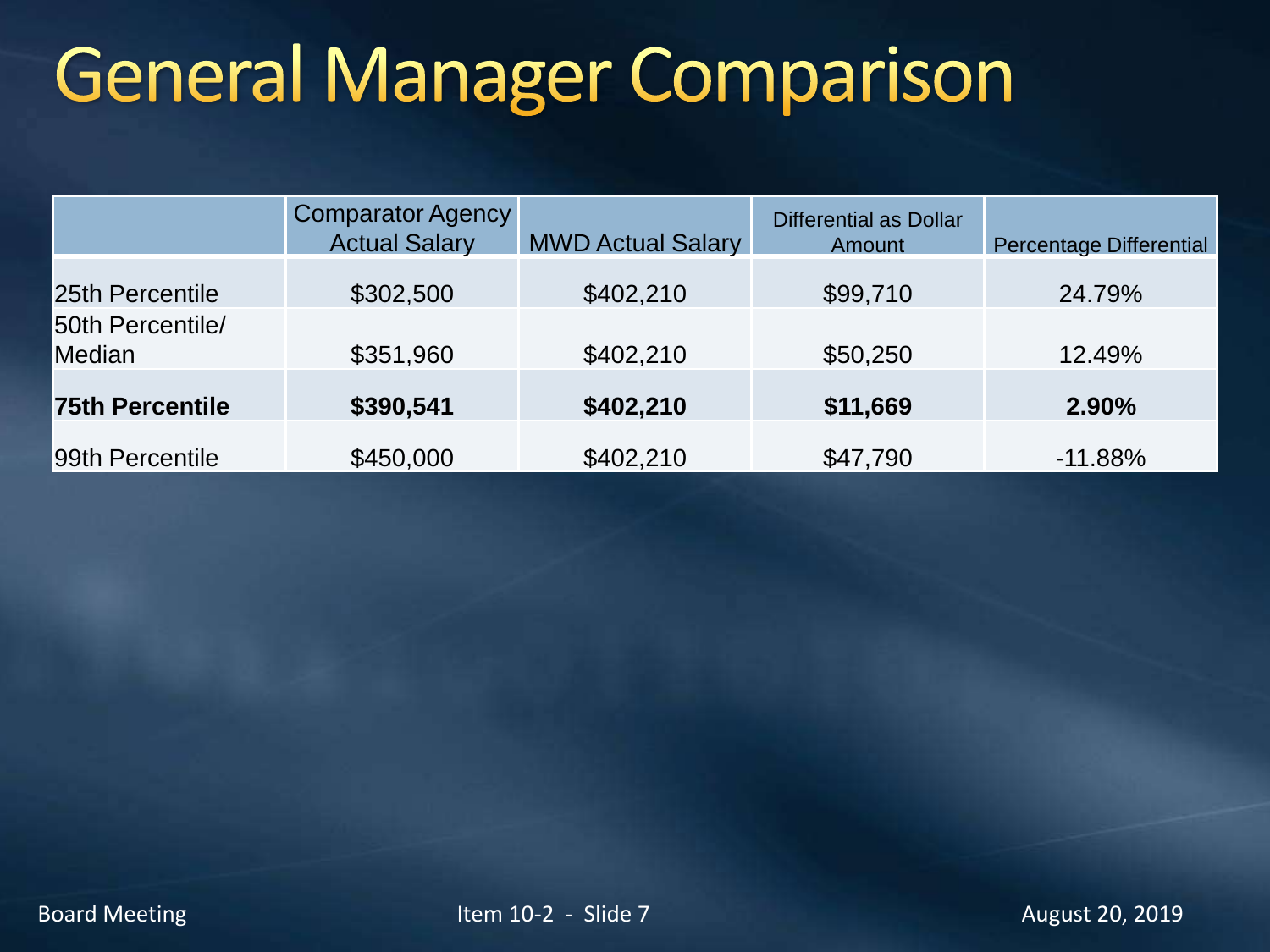#### **General Counsel Comparison**

B

|                | <b>Rank Agency</b>                                                  | <b>Classification Title</b>                                                             | <b>Tenure</b> | <b>Agency Actual</b><br><b>Annual Salary</b> | Percentage<br><b>Differential</b> |
|----------------|---------------------------------------------------------------------|-----------------------------------------------------------------------------------------|---------------|----------------------------------------------|-----------------------------------|
| 1              | County of Los Angeles                                               | <b>County Counsel</b>                                                                   | 3yrs 9 mos    | \$408,354                                    | $-33.88%$                         |
| $\overline{2}$ | <b>Metropolitan Water District of Southern</b><br><b>California</b> | <b>General Counsel</b>                                                                  | 7yrs 5 mos    | \$305,011                                    |                                   |
| 3              | <b>East Bay Municipal Utility District</b>                          | <b>General Counsel</b>                                                                  | 4yrs 7 mos    | \$292,608                                    | 4.07%                             |
| 4              | San Diego County Water Authority                                    | <b>General Counsel</b>                                                                  | 3yrs 5 mos    | \$265,380                                    | 12.99%                            |
| 5              | Los Angeles Department of Water and Power                           | <b>Managing Senior</b><br><b>Assistant City</b><br><b>Attorney - General</b><br>Counsel | 3yrs 5 mos    | \$259,580                                    | 14.89%                            |
| 6              | <b>State Department of Water Resources</b>                          | <b>Chief Counsel</b>                                                                    | 3yrs 5 mos    | \$174,708                                    | 42.72%                            |
|                | Sanitation Districts of Los Angeles County                          | No Comparable<br>Match                                                                  |               |                                              |                                   |
|                | San Francisco Public Utilities Commission                           | No Comparable<br>Match                                                                  |               |                                              |                                   |
|                | Los Angeles Metropolitan Transportation<br><b>Authority</b>         | No Comparable<br><b>Match</b>                                                           |               |                                              |                                   |
|                | <b>Orange County Water District</b>                                 | No Comparable<br>Match                                                                  |               |                                              |                                   |
|                | oard Meeting                                                        | Item 10-2 - Slide 8                                                                     |               |                                              | <b>August 20, 2019</b>            |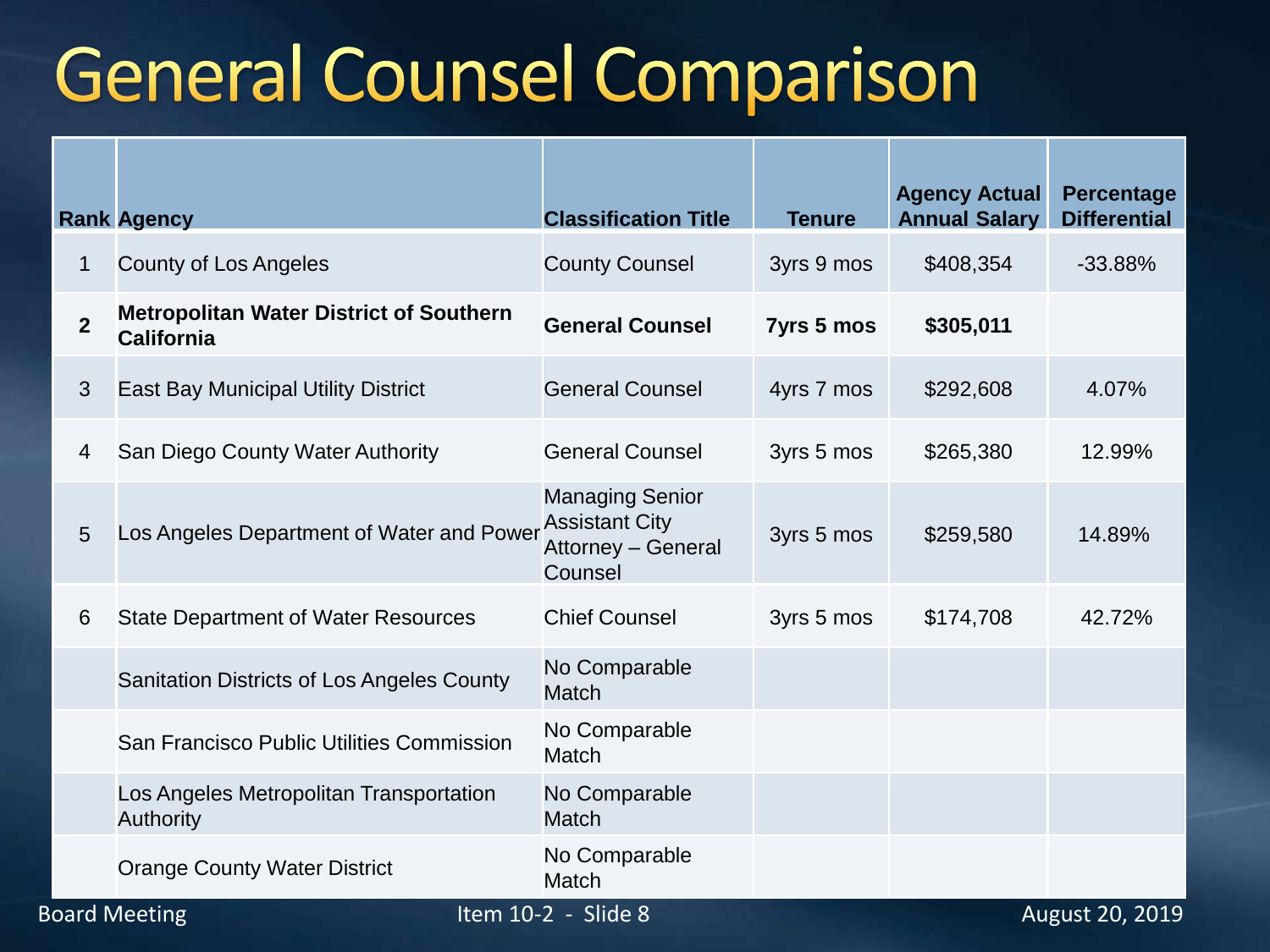## **General Counsel Comparison**

|                                   | <b>Comparator Agency</b><br><b>Actual Salary</b> | <b>MWD Actual Salary</b> | Differential as Dollar<br>Amount | <b>Percentage Differential</b> |
|-----------------------------------|--------------------------------------------------|--------------------------|----------------------------------|--------------------------------|
| 25th Percentile                   | \$259,580                                        | \$305,011                | \$45,431                         | 14.89%                         |
| 50th Percentile/<br><b>Median</b> | \$265,380                                        | \$305,011                | \$39,631                         | 12.99%                         |
| <b>75th Percentile</b>            | \$292,608                                        | \$305,011                | \$12,403                         | 4.07%                          |
| 99th Percentile                   | \$408,354                                        | \$305,011                | \$103,343                        | $-33.88%$                      |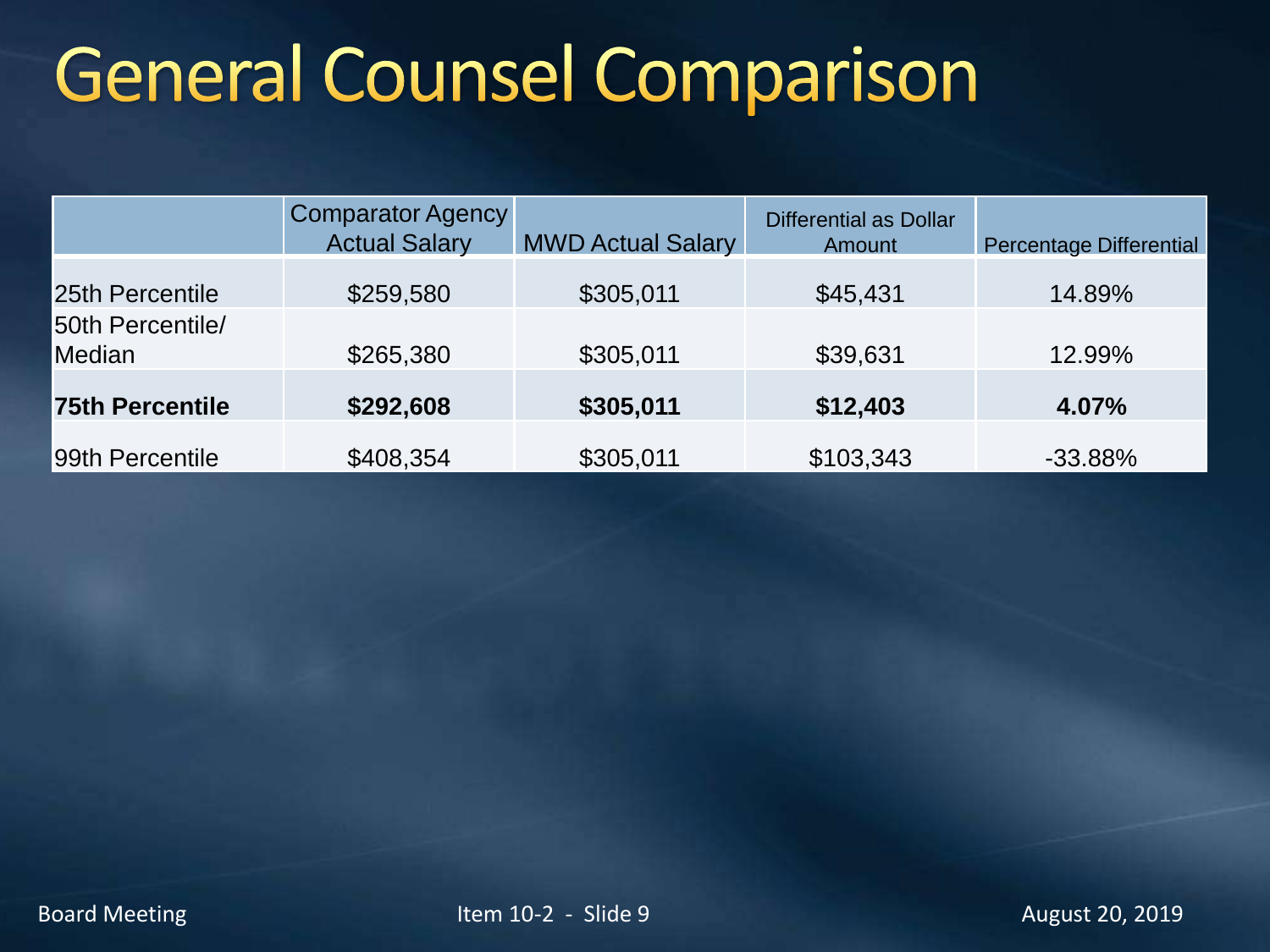#### **General Auditor Comparison**

|                | <b>Rank Comparator Agency</b>                                       | <b>Classification Title</b>                     | <b>Tenure</b> | <b>Agency Actual Percentage</b><br><b>Annual Salary Differential</b> |           |
|----------------|---------------------------------------------------------------------|-------------------------------------------------|---------------|----------------------------------------------------------------------|-----------|
| 1              | County of Los Angeles                                               | Auditor - Interim                               | 3 mos         | \$275,670                                                            | $-14.34%$ |
| 2              | Los Angeles Department of Water and Power                           | <b>Principal Utility</b><br>Accountant          | 12yrs 6 mos   | \$267,535                                                            | $-10.97$  |
| $\mathbf{3}$   | <b>Metropolitan Water District of Southern</b><br><b>California</b> | <b>General Auditor</b>                          | 17yrs 1 mo    | \$241,093                                                            |           |
| $\overline{4}$ | Los Angeles Metropolitan Transportation<br><b>Authority</b>         | <b>Chief Auditor</b>                            | 3yrs 10 mos   | \$194,563                                                            | 19.30%    |
| 5              | <b>State Department of Water Resources</b>                          | <b>Supervising Management</b><br><b>Auditor</b> | 1yrs 10 mos   | \$112,104                                                            | 53.50%    |
|                | <b>East Bay Municipal Utility District</b>                          | No Comparable Match                             |               |                                                                      |           |
|                | Sanitation Districts of Los Angeles County                          | No Comparable Match                             |               |                                                                      |           |
|                | <b>Orange County Water District</b>                                 | No Comparable Match                             |               |                                                                      |           |
|                | San Diego County Water Authority                                    | No Comparable Match                             |               |                                                                      |           |
|                | San Francisco Public Utilities Commission                           | No Comparable Match                             |               |                                                                      |           |

Board Meeting The Internal Section 10-2 - Slide 10 August 20, 2019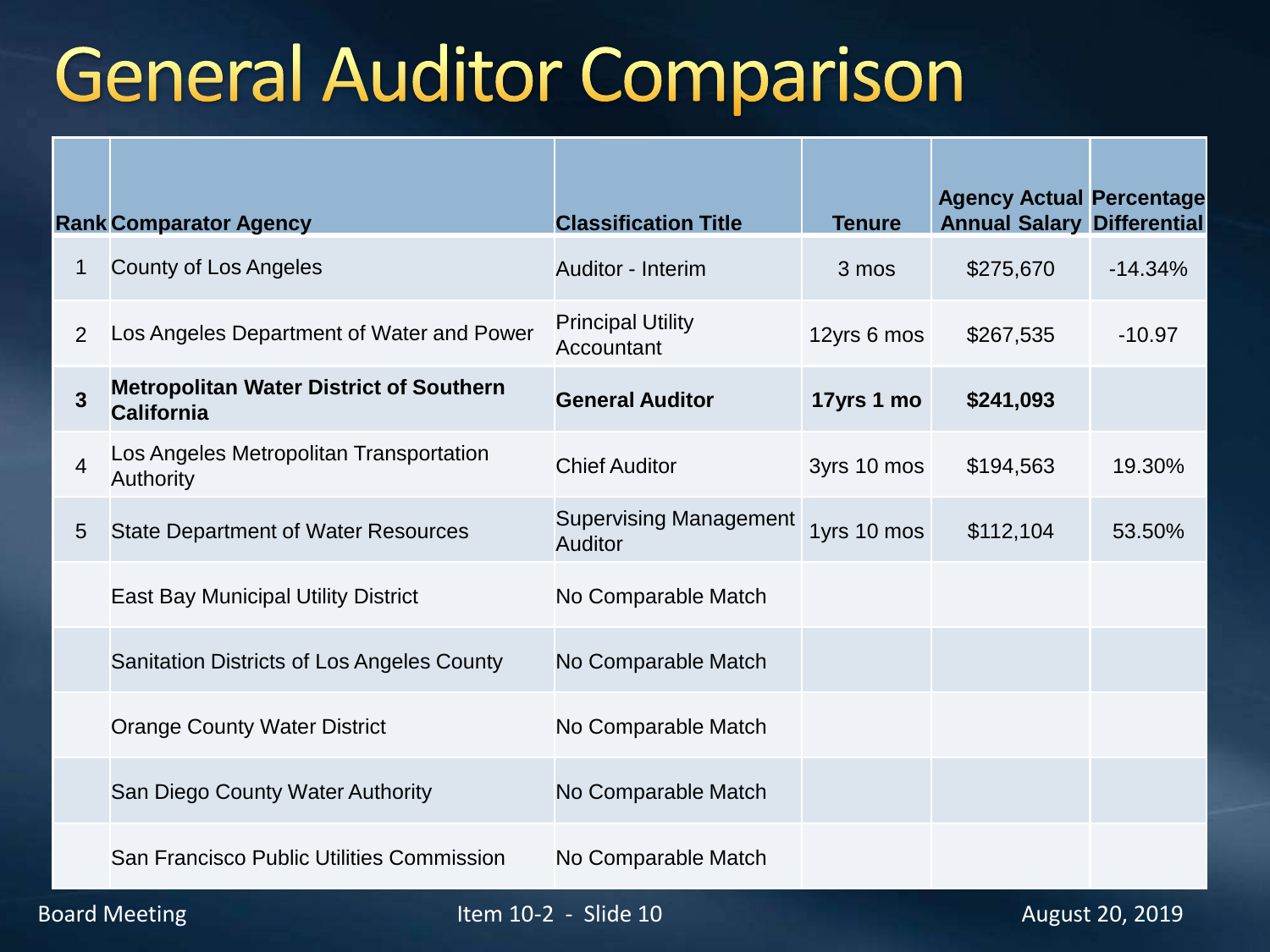## **General Auditor Comparison**

|                            | <b>Comparator Agency</b><br><b>Actual Salary</b> | <b>MWD Actual Salary</b> | <b>Differential as Dollar</b><br>Amount | <b>Percentage Differential</b> |
|----------------------------|--------------------------------------------------|--------------------------|-----------------------------------------|--------------------------------|
| 25th Percentile            | \$172,560                                        | \$241,093                | \$68,533                                | 28.43%                         |
| 50th Percentile/<br>Median | \$194,563                                        | \$241,093                | \$46,530                                | 19.30%                         |
| <b>75th Percentile</b>     | \$267,535                                        | \$241,093                | \$26,442                                | $-10.97%$                      |
| 99th Percentile            | \$275,670                                        | \$241,093                | \$34,577                                | $-14.34%$                      |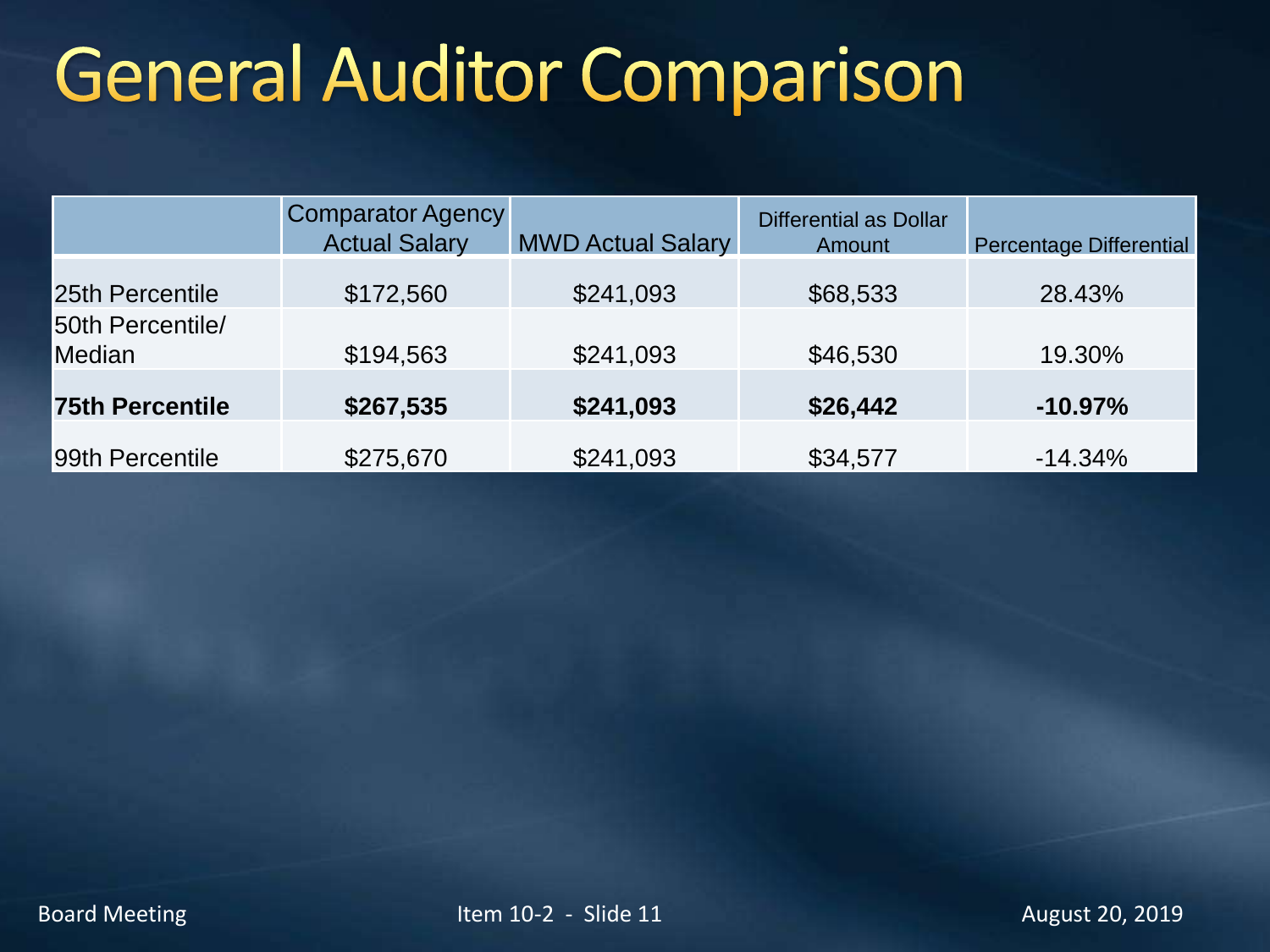## **Compensation Options**

Bargaining unit employees receive: ۰

- Cost of living adjustment based on negotiated MOU  $\bullet$
- Merit increase if room within salary range ۰
	- <sup>2</sup> 2.75% to 11% based on performance evaluation rating
- **Board has the authority to provide:** 
	- $\bullet$ Cost of living adjustment
	- Merit increase based on performance  $\bullet$
	- Lump sum amount based on performance $\bullet$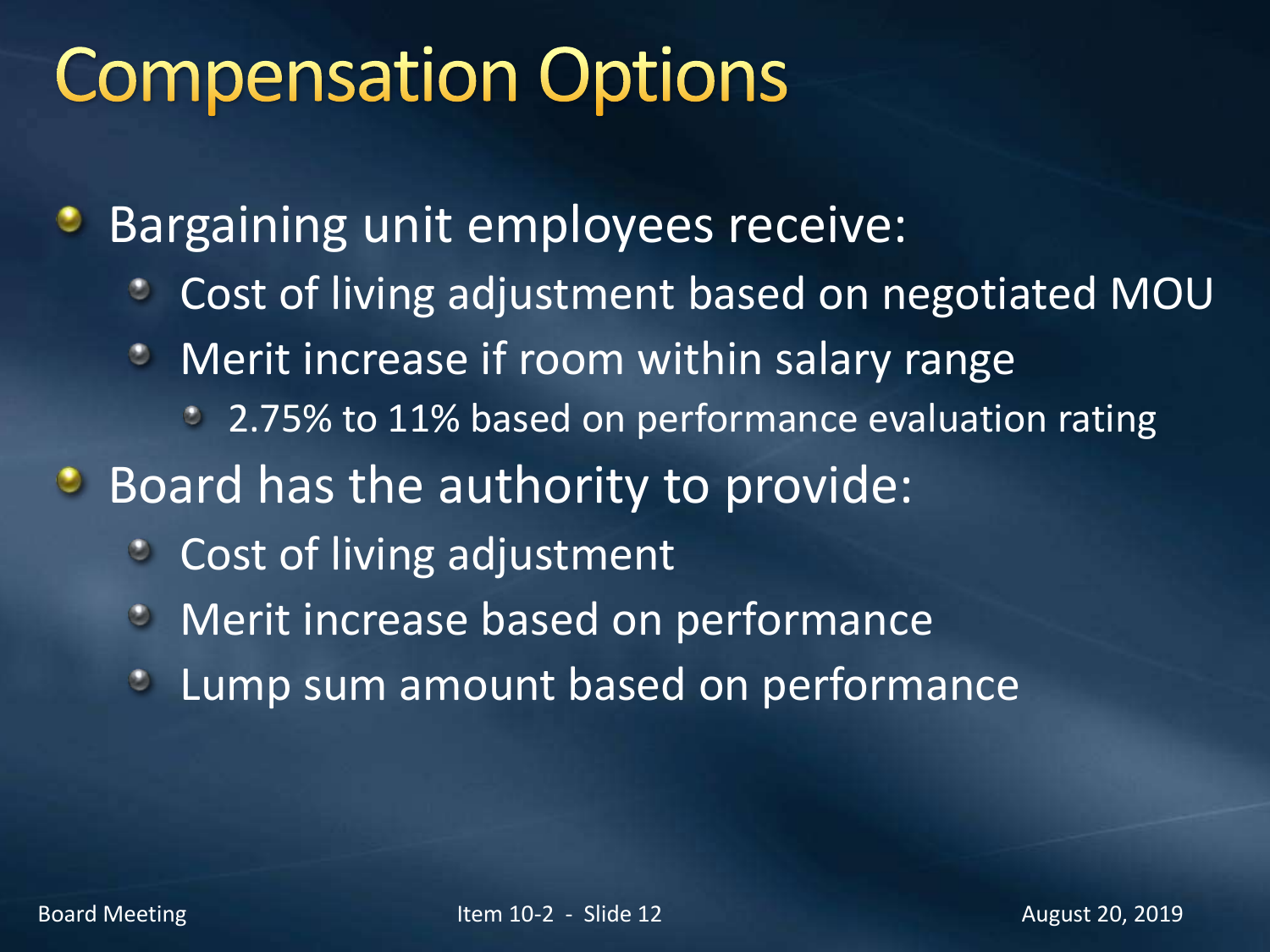#### **Department Head Salary History**

Department Heads historically receive same ಿ cost of living as bargaining unit employees

| <b>Classification Title</b>      | 2015<br><b>Increase</b> | 2016<br><b>Increase</b> | 2017<br><b>Increase</b> | 2018<br><b>Increase</b> |
|----------------------------------|-------------------------|-------------------------|-------------------------|-------------------------|
| <b>General Manager</b>           | 2.5%                    | 1.5%                    | 3%                      | 3%                      |
| <b>General Counsel</b>           | 2.5%                    | 1.5%                    | 3%                      | 3%                      |
| <b>General Auditor</b>           | 2.5%                    | 1.5%                    | 3%                      | 3%                      |
| <b>Bargaining Unit Employees</b> | 2.5%                    | 1.5%                    | 3%                      | 3%                      |

At times, Department Heads have received merit increases and/or lump sum payments in addition to cost of living adjustment